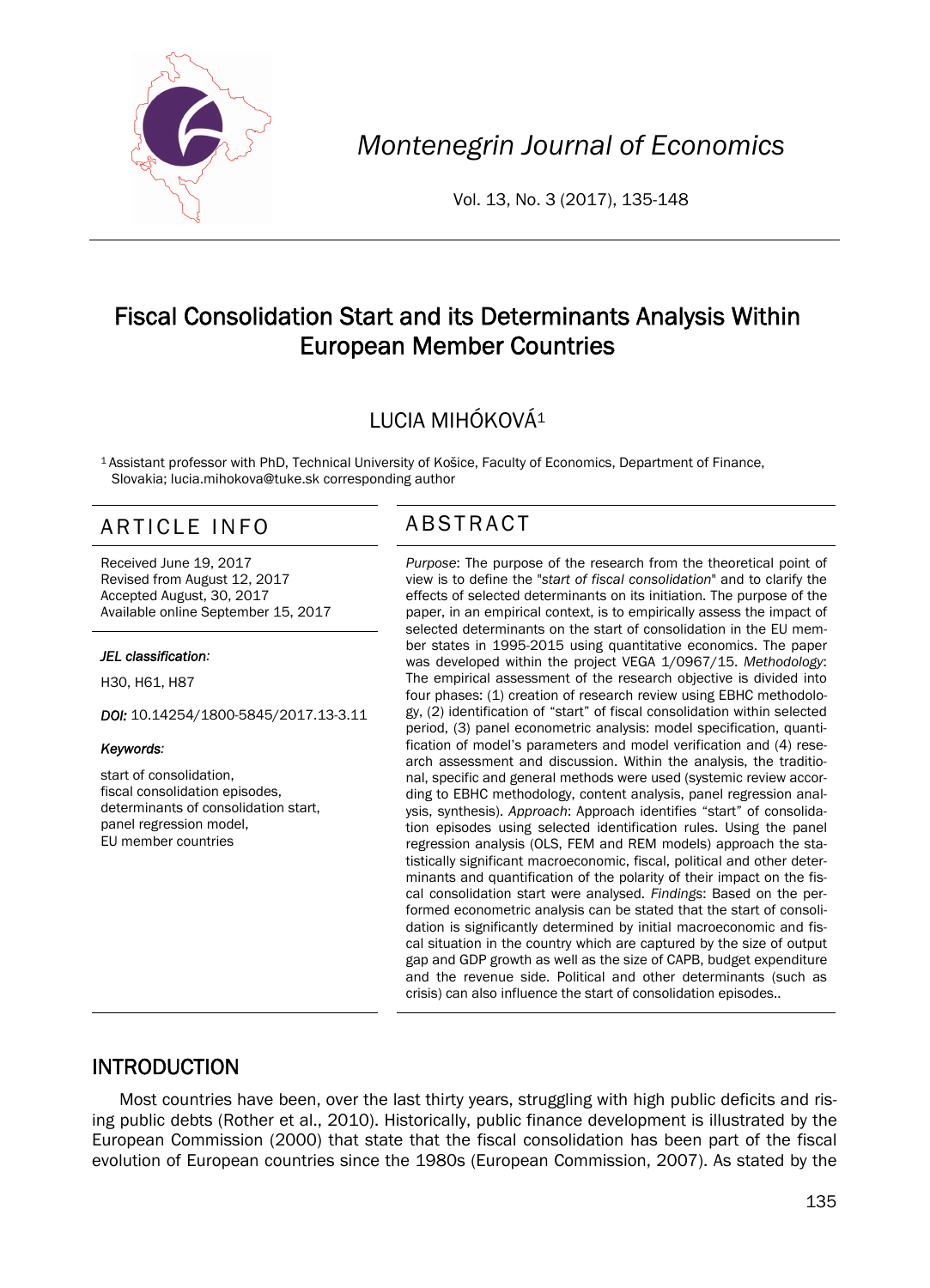OECD (2009), fiscal consolidation is still present in countries and is necessary due to rising expenditures related to the aging trend of the population and due to the risk of private investment pushing out effect through government spending on programs supporting economic growth. In addition to these factors, has been as one of the most important reasons for the fiscal consolidation considered the priority for public finances stabilization in order to ensure the sustainability of public finances. Issues aimed at fiscal consolidation are for these reasons more than desirable, what contributes to the fact that the topic is up to date and has come into the spotlight of a large number of the literature and empirical studies (Afonso and Jalles, 2016; Bröthaler and Getzner, 2015; Mirdala, 2013; Alesina and Ardagna, 2013; Nickel, Rother and Zimmermann, 2010; etc.).

Fiscal consolidation can be defined as a specific policy focused on public finance stabilization through the reduction of initial public finance deficit and accumulated debt, and thus without the negative effects on the economic growth (eg Yang, Fidrmuc and Ghosh, 2015; OECD, 2011; European Commission, 2007; Kumar et al., 2007; etc.). The success of fiscal consolidation can be assessed through the changes in the level of deficit or debt, changes in the indicators that are linked to GDP or it can be connected to the achievement of a pre-set economic growth values (Alesina and Ardagna, 2010). As stated in the theoretical and empirical research, Guichard, Kennedy, Wurzel and André (2007), OECD (2007), or the European Commission (2007), the consolidation episode includes four attributes that affect the overall success of the consolidation process. Individual attributes, among which the start of consolidation, length or duration, size and intensity of consolidation can be included, can indirectly, positively or negatively affect various factors (e.g. Yang, Fidrmuc and Ghosh, 2015; European Commission, 2007; etc.) determining the consolidation process success. Therefore it is essential in the process of a successful consolidation process to identify those significant determinants of mentioned attributes of fiscal consolidation and include them into a consolidation process..

#### 1. RESEARCH OBJECTIVE, DATA AND METHODOLOGY

Main objective of the paper is, based on the theoretical knowledge and empirical research results about the consolidation start and its determinants, using methods of quantitative economy, to empirically assess the impact of selected consolidation determinants in European member countries during the 1995-2015 period.

In line with the main objective is the paper divided into two main parts. The first part of the paper is focused on the definition of the "start of consolidation" attribute and the literature research, carried out in line with the EBHC methodology, on empirical identification of the consolidation start. At the same time, the research in its first part focused on identification of the consolidation episodes beginning by using the selected criteria. The second part of the paper is focused on analysis and evaluation of the selected determinants impact on the "start of consolidation" using a panel regression model for the EU member states 1995-2015. Based on the theoretical background about the expected effects of the individual determinants acquired from the literature review is the second part focused on the analysis of the statistically significant variables and quantification of the polarity of their impact.

136 The research first part was carried out in few steps: (i) collection of secondary scientific sources, their processing and systemisation (full-text scientific databases), (ii) they creation of research review using EBHC methodology, (iii) creation of a database from secondary sources (Ameco; time span 1995-2015) and (iv) identification of "start" of fiscal consolidation episodes. The research second part was carried out in those steps: (j) collection of secondary scientific sources, their processing and systemisation (full-text scientific databases), (jj) the creation of research review using EBHC methodology and the summarization of knowledge, (jjj) creation of a database from secondary sources (Ameco; Eurostat, ECB statistics and Norwegian Centre for Research Data (NCRD; time span: 1995-2015)) and (jv) performance of econometric analysis: model specification, quantification of model's parameters and model verification and (jjv) research assessment and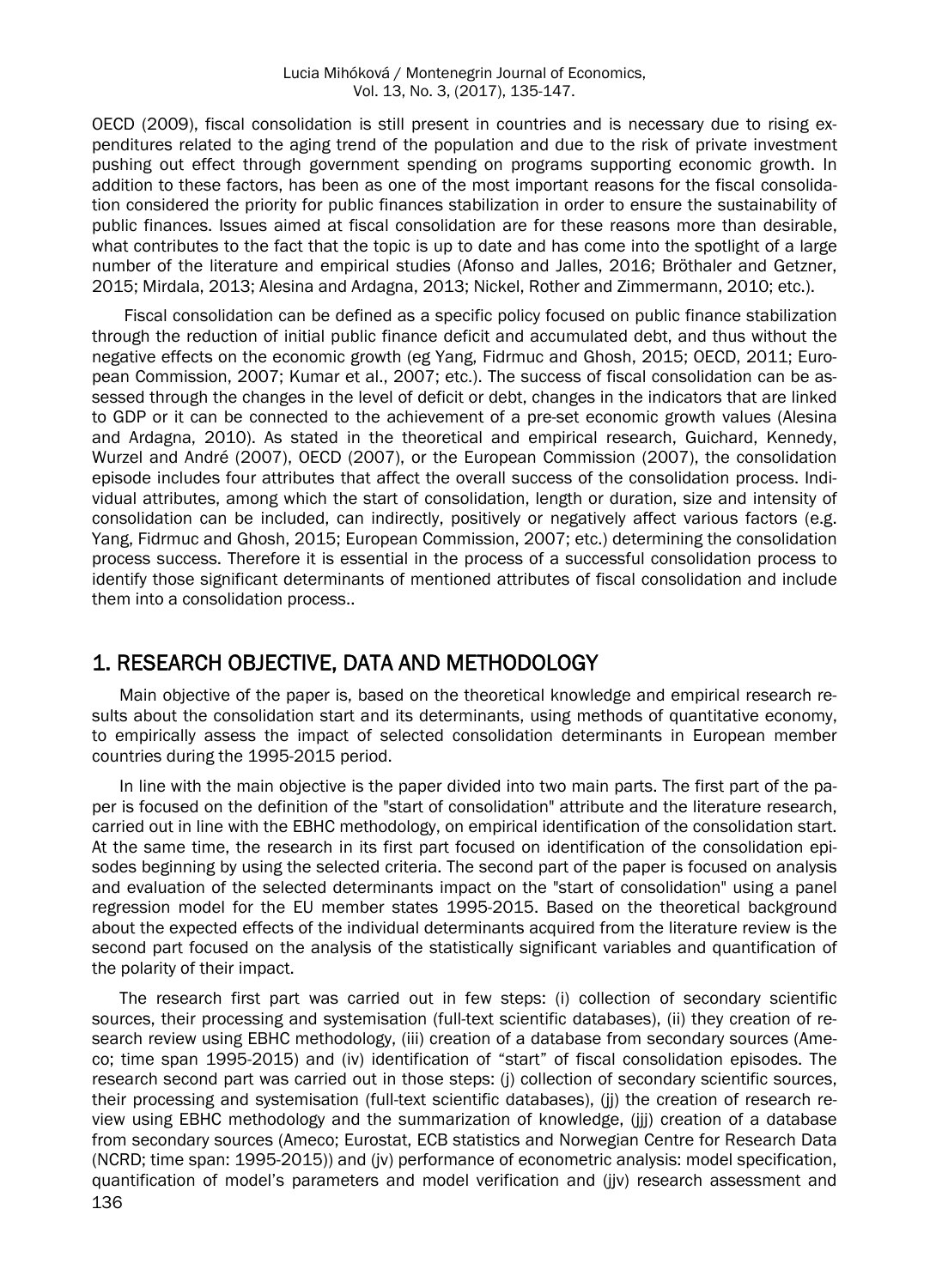discussion. The main research method used in the paper is analytic-synthetic method. In line with the mentioned methodology following general methods were used: in-depth research, analysis, comparison, induction and synthesis. Also mathematical and statistical methods, including graphical and numerical data description were used. As a specific econometric method was the panel regression model used. The panel regression model was selected based on the character of the model's variables, which are combination of cross-sectional and time series data of the 28 EU countries.

The econometric model has been designed so that it takes into account the relevant variables for a correct estimation of a causal connection between endogenous variable "start of consolidation" *(StC)* and exogenous macroeconomic *(MACR<sub>kir</sub>)*, fiscal *(FISC<sub>lir</sub>)*, political *(POL<sub>irr</sub>)* and other determinants  $(\text{OTH}_{p_{i,t}})$  (1).

# $StC_{i,\mathfrak{v}} = \beta_0 + \sum_{k=1}^m \beta_k MACR_{k_{1\mathfrak{v}}} + \sum_{l=m+1}^n \beta_l FISC_{l_{l,\mathfrak{v}}} + \sum_{j=n+1}^r \beta_j POL_{j_{l,\mathfrak{v}}} + \sum_{p=r+1}^s \beta_w OTH_{p_{l,\mathfrak{v}}} + \varepsilon_{i,\mathfrak{v}}$ (1)

During the econometric analysis four types of models were performed (Ordinary Least-Squares Regression Model (OLS), OLS model with dummy variables for countries and years, Fixed Effects Model (FEM) and Random Effects Model (REM)). The selection of the final appropriate regression model was based on statistical significance tests that were applied (F-test of the statistical significance of the individual components, Hausman test, Panel Lagrange Multiplier test (PLM test)). The econometric verification was carried out in the form of verification of the basic Gauss-Markov theorem: (i) verifying the existence of correlation between individual panels (Pesaranov test) and (ii) verifying the existence of serial correlation for panel models (Breusch-Godfrey/Wooldridge test). The economic verification showed feasibility of the model, based on the econometric assumptions.

## 2. START OF FISCAL CONSOLIDATION PROCESS: THEORETICAL ASPECTS AND EMPIRICAL MEASURES

In the context of a theoretical definition, as the start of consolidation may be considered a year in which the effects of consolidation measures, implemented in the current or in the immediately preceding year, have taken place. The empirical concept of the fiscal consolidation within the structural models concept is justified by characteristics and determination of the so called "fiscal episodes" or "fiscal adjustments". Empirical researches (e.g. Alesina and Ardagna, 2010, 2012; Afonso, 2010; Rother et al., 2010; Barrios et al., 2010; Guichard et al., 2007; etc.) dealing with the fiscal adjustments characterize the fiscal consolidation as the time-limited episode characterized by a measurable change in the selected indicator.

In order to gain knowledge about the identification of the beginning of fiscal consolidation a research in line with EBHC methodology was conducted. The overview of relevant studies was obtained by screening the available full-text scientific databases ScienceDirect, SAGE Journals, EB-SCO, ProQuest and DOAJ databases during the period 1990-2016 with search criteria and inclusion criteria within the research Mihóková, Harčariková and Martinková (2016). Within the systematic review two main researches: European Commission (2007) and Alesina and Ardagna (2010) were chosen. Studies by Guichard et al. (2007) and Gnangnon (2011) represented the theoretical background on the empirical approach, which was focused on "start of fiscal episodes" identification. Based on the systemic review, carried out in order to identify a "start of fiscal episodes" the following rules were used:

- *An improvement of the cyclically adjusted primary balance (CAPB) of at least 1.5 % of GDP in one single year. This consolidation is called a "cold shower" (CD).*
- *An improvement of the cyclically adjusted primary balance (CAPB) of at least 1.5 % of GDP over a period of three years where in each single year the improvement of the CAPB is less than 1.5 % of GDP and the CAPB does not deteriorate by more than 0.5 % of GDP compared to the year before. This consolidation is called a "gradual consolidation" (GC).*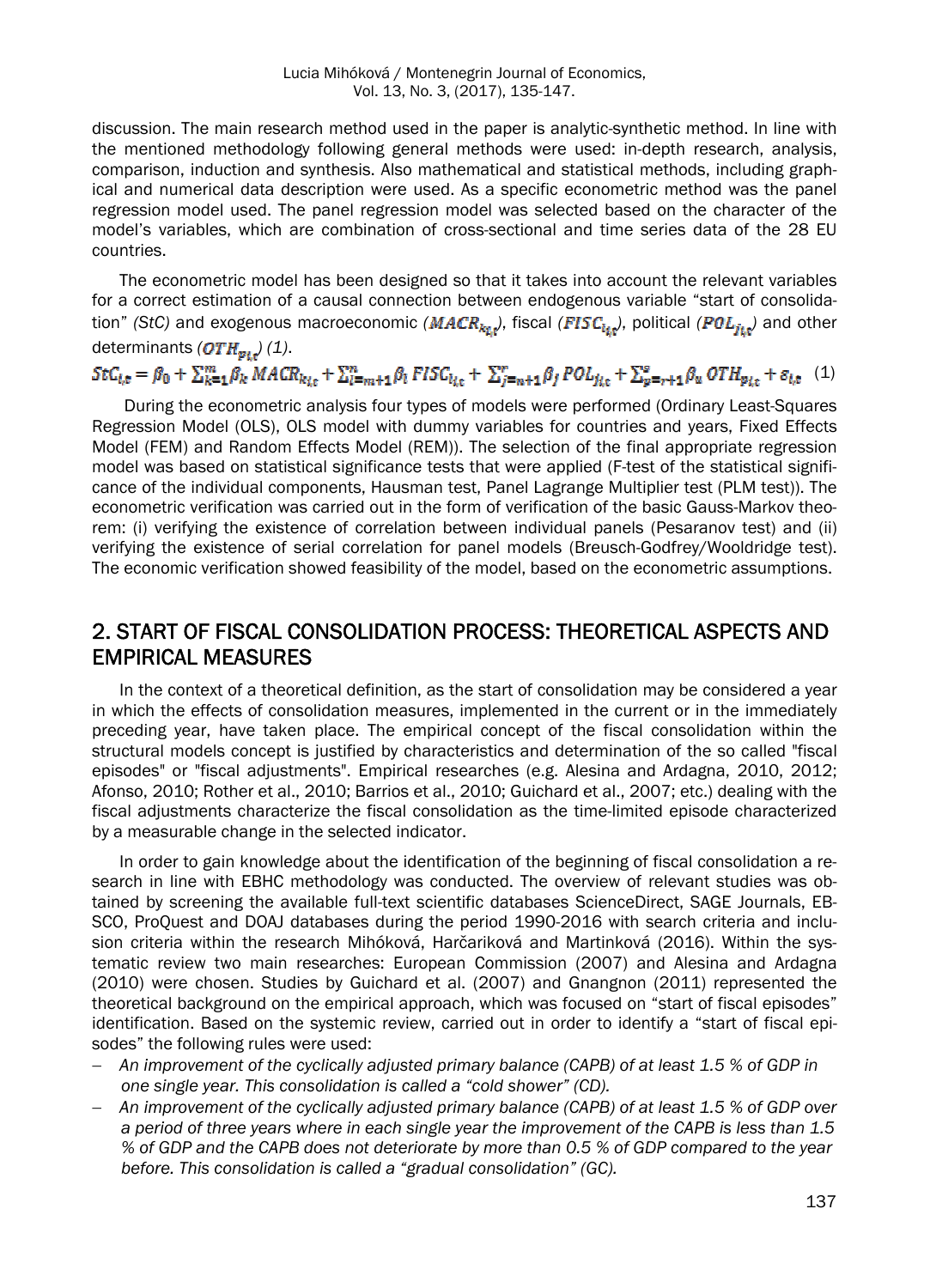The results of "fiscal consolidation start" analysis (Table 1) illustrates that the start of cold shower consolidations were concentrated into the pre-crisis period 1996-1999, which confirms that strong fiscal efforts have characterised the second half of the 1990s. The beginning of the  $20<sup>th</sup>$  century was influenced by a economic slowdown, therefore deficit has increased in EU as a whole. Therefore, the start of fiscal consolidation episodes occurred invariably in the first five years after the year 2000. The highest concentration of the fiscal episodes' starts was during the crisis period in 2009/2010-2014. The crisis period was characterised by a pattern of abrupt and sizeable consolidations. As Barrios et al. (2010) or European Commission (2007) state that, the "cold shower" consolidations may be more effective for high and sharply rising debt levels and in a lowgrowth environment.

The results also point out, that consolidation efforts were characterised by steady step changes of annual adjustment only in 10 EU member countries. The start of the gradual type of consolidation was concentrated in two pre-crisis periods: 1996-1998, 2003-2006, in five countries (old member countries) and in crisis period 2009-2015 in five countries (mainly new member countries). In general, years of consolidations start suggest a trend of strengthening of efforts to increase the fiscal discipline in EU Member countries.

| Type of consolidation |                                |            |      |                                           |        |  |
|-----------------------|--------------------------------|------------|------|-------------------------------------------|--------|--|
| Year                  | CD.                            | GC         | Year | CD.                                       | GC     |  |
| 1995                  | -                              | -          | 2006 | BE.                                       | DE, ES |  |
| 1996                  | BG, DE, ES, FR, NL, AT, FI, SE | BE, IE     | 2007 | IE, CY, HU                                | DE     |  |
| 1997                  | IT, AT, RO, UK                 | BE, IE     | 2008 | HU                                        | LV     |  |
| 1998                  | LT, SK, FI, UK                 | BE, IE     | 2009 | EE, HU, MT                                | CZ, LV |  |
| 1999                  | LT, HU, MT                     |            | 2010 | EL, ES, LT, RO                            | CZ, LV |  |
| 2000                  | DE, IE, FI                     |            | 2011 | DE, IE, EL, LV, PL, RO, SK,<br>UK         | CZ, AT |  |
| 2001                  | BG, AT, SK                     |            | 2012 | BG, IE, HR, IT, CY, LT, HU,<br>PL, RO, SI | AT     |  |
| 2002                  |                                |            | 2013 | CZ, DK, IE, ES, CY, NL, SK,<br>UK         | HR, AT |  |
| 2003                  | IE, HU, SK                     | DE, NL     | 2014 | DK, EL, SI                                | HR.    |  |
| 2004                  | CZ, MT                         | DE, ES, NL | 2015 | BG, CY, AT                                | HR, UK |  |
| 2005                  | DK, EL, LU, AT                 | DE, ES, NL | 2016 | EL                                        | UK     |  |

Table 1. The start of fiscal consolidation episodes within EU Member countries

Source: Authors' calculations according to Ameco

## 2.1 Determinants of fiscal consolidation start

138 The first impulse for fiscal consolidation is determined by several factors that can have a positive or negative impact on the attribute and are the subject of several studies. OECD (2007) economic analyses confirm that the initial budget size plays an important role at the start of the consolidation process (with a cyclically adjusted primary deficit of 2% of potential GDP is a country up to 13% more likely to start a consolidation than a one with balanced original budget). During the 1990s, they have proved that the fall in interest rates led to the release of the primary budget position. From a political point of view, elections play a crucial role for the consolidation beginning. The probability of starting a fiscal consolidation is significantly higher just after public elections (Molnár, 2012; Guichard et al., 2007). Larch and Turrini (2008) suggest that the impulse for consolidation can be a certain level of unemployment and political factors (parliamentary elections, political power of the ruling party, etc.). The probability of initiating fiscal consolidation increases with the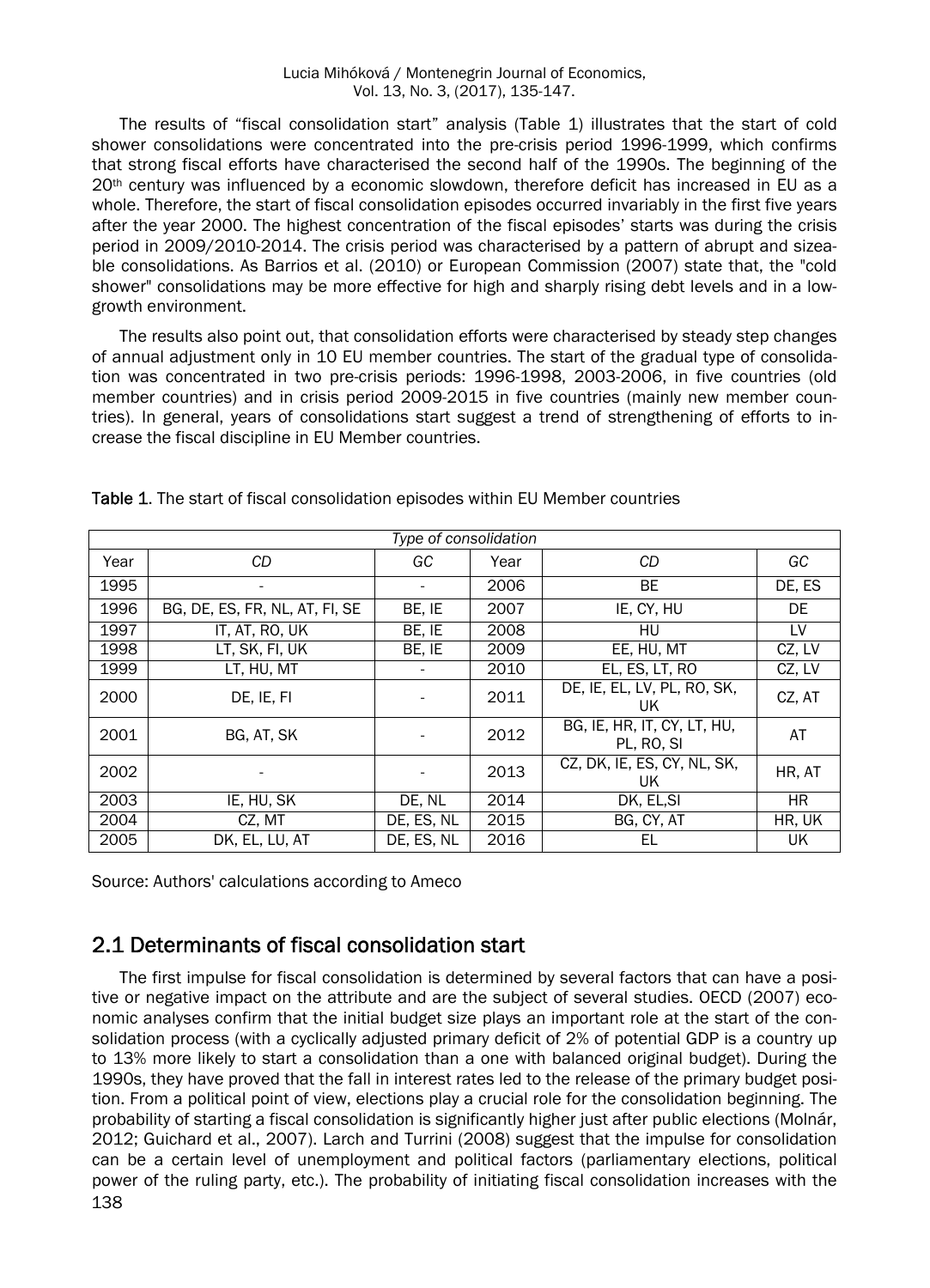power of nominal fiscal rules and the quality of budgetary procedures. Auerbach and Gorodnichenko (2012) predict that if fiscal consolidation starts in the recession, the recession will remain for the entire period of the adjustment. This is why it is needed to predict and implement consolidation adjustments in advance. Rawdanowicz (2014) found that in the case of immediate start of consolidation, the debt-to-GDP ratio change would only be reflected after seven or eight years.

#### 2.2 Determinants of fiscal consolidation start: the review of research

Determinants of the fiscal consolidation start were processed through a systematic review of literature in line with the Evidence-Based Healthcare (EBHC) approach. The lessons learned from the studies that are considered relevant were summarized using an explicit method (Petticrew and Roberts, 2006). The main purpose of the systematic review was to identify the main determinants of the "start of fiscal consolidation" attribute and to summarize the factors that may be significant on the basis of the conducted research. The purpose of the review was to find out their expected effect on the start of the consolidation process, to examine the used methodological procedures, their positives and negatives, specific quantitative methods, in order to design a model and empirically verify and evaluate the influence of determinants on the studied attribute in the EU countries.

A systematic review of the research was done for all attributes (start, length, range and intensity) and determinants together. The review was conducted in electronic full text databases: BASE, RePEc, ScienceDirect, SageJournals database and EBSCO. Search in the specified databases was performed according to a predefined search strategy *("fiscal consolidation" OR "fiscal episode" AND "start" OR "fiscal consolidation" OR "fiscal episode" AND "duration" OR "fiscal consolidation" OR "fiscal episode" AND "length" OR "fiscal consolidation" OR "fiscal episode" AND "size" OR "fiscal consolidation" OR "fiscal episode" AND "intensity" OR "fiscal consolidation" OR "fiscal episode" AND "determinant" OR "determinants"*). The search strategy had to meet predefined so-called limiting criteria (year of publication 2006-2017, free access, European publications or EU countries, English language, form: publication: chapter, book, or working paper).

Relevant researches have been subject to quality assessment according to*: (1) the extent of the theoretical base, (2) the degree of generalization of research, and (3) the origin of the research (original research or follow-up research)*. Due to the time and scope constraints, 15 studies were subjected to the detailed evaluation criteria. Within the critical assessment these attributes were tracked: time period and country coverage, parameters and determinants, research methodology, and research results.

The subject of the survey was the "start of fiscal consolidation" and its determinants. Therefore, was the focus of the review pointed on researches within the subject under consideration (altogether 6). An overview of the research is illustrated in Table 2. Researchers analysed were published in 2007-2015 and were predominant in OECD countries. Certain studies have modified the countries databases due to unavailability of some data.

| Reseacrh                       | Time span<br>and countries     | Parameter and determinants                                                                                                                                                                                                                          |  |
|--------------------------------|--------------------------------|-----------------------------------------------------------------------------------------------------------------------------------------------------------------------------------------------------------------------------------------------------|--|
| Arin, Mül-<br>ler<br>and Reich | 1975-2009<br>20 OECD countries | Fiscal variables: change of the primary budget, changes in<br>the shares of individual types of taxes, subsidies, changes<br>in the commitments. Macroeconomic variables: change in<br>unemployment, inflation, interest rate, export, import, etc. |  |
| (2013)                         |                                | Policy variables: corruption index, population over 65,<br>government orientation, government fragmentation index.                                                                                                                                  |  |

Table 2. Outcomes of systemic review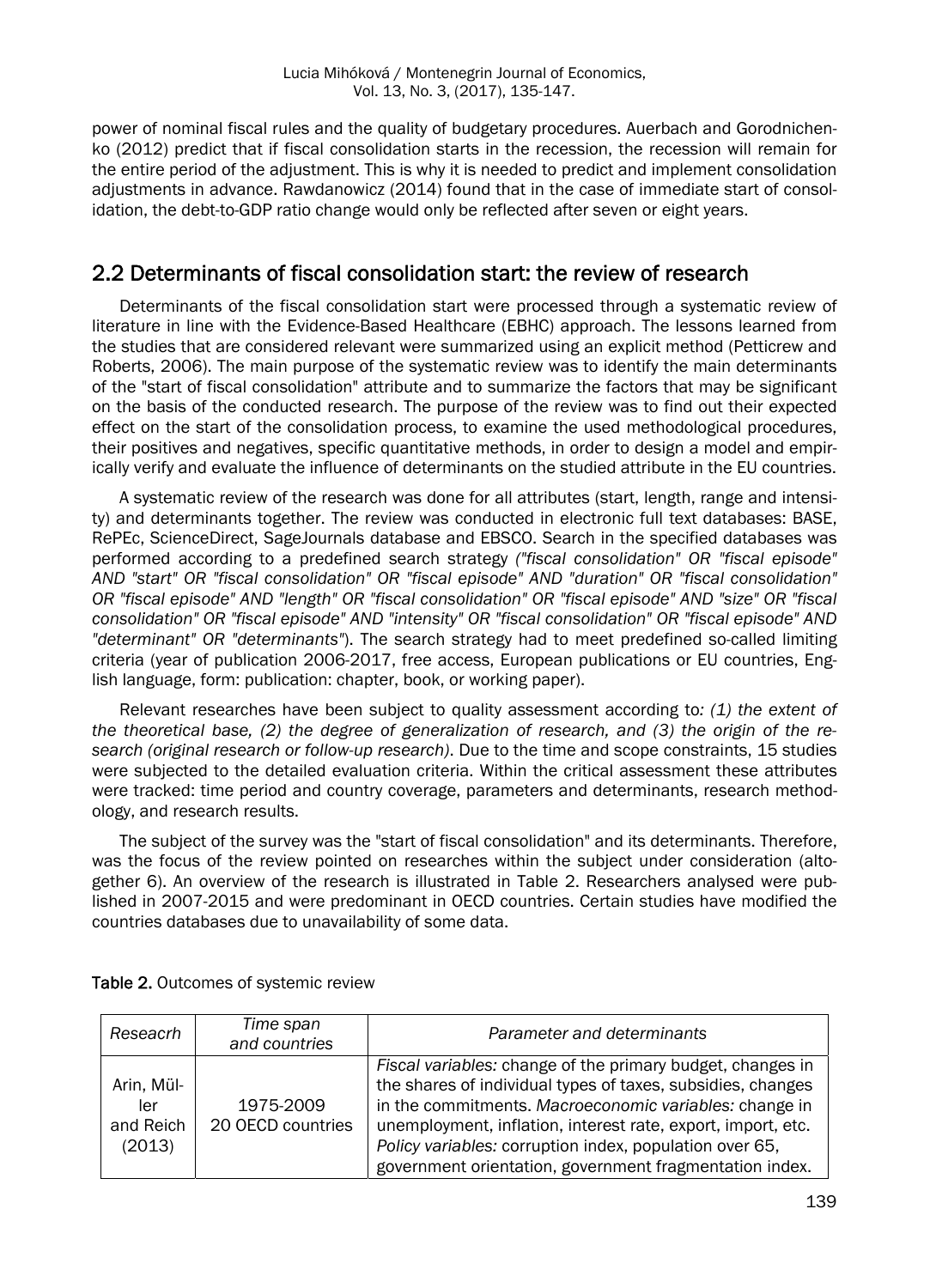|                      | Methodology of the resrearch                                                                                                                                                                                                                                                   |                                                                                                                                                                                                                                                                                                                                                                                                                                                                                                                  |  |  |  |
|----------------------|--------------------------------------------------------------------------------------------------------------------------------------------------------------------------------------------------------------------------------------------------------------------------------|------------------------------------------------------------------------------------------------------------------------------------------------------------------------------------------------------------------------------------------------------------------------------------------------------------------------------------------------------------------------------------------------------------------------------------------------------------------------------------------------------------------|--|--|--|
|                      | Average of Bayesian Model (BMA) for Linear Regression Model.                                                                                                                                                                                                                   |                                                                                                                                                                                                                                                                                                                                                                                                                                                                                                                  |  |  |  |
|                      | Research results                                                                                                                                                                                                                                                               |                                                                                                                                                                                                                                                                                                                                                                                                                                                                                                                  |  |  |  |
|                      |                                                                                                                                                                                                                                                                                | Consolidation is driven by the existence of a strong government that is supported                                                                                                                                                                                                                                                                                                                                                                                                                                |  |  |  |
|                      |                                                                                                                                                                                                                                                                                | by monetary policy by its authority and by social security spending cuts.                                                                                                                                                                                                                                                                                                                                                                                                                                        |  |  |  |
| Molnár<br>(2012)     | 1960-2009<br>28 OECD countries                                                                                                                                                                                                                                                 | Variables reflecting: Fiscal conditions: debt-to-GDP ratio,<br>debt change, budget balance, external conditions: OECD<br>balance; Monetary environment: nominal exchange rate,<br>inflation, long-term interest rates, interest rate differential,<br>exchange rate mechanism, euro area component, political<br>conditions: political cycle, ruling party, overall economic<br>environment: GDP growth rate, consolidation composition:<br>budget revenue and expenditure components according to<br><b>IMF</b> |  |  |  |
|                      | CAPB assuming unchanged unemployment rate in relation to the previous year.                                                                                                                                                                                                    |                                                                                                                                                                                                                                                                                                                                                                                                                                                                                                                  |  |  |  |
|                      | An analysis of past consolidation episodes confirms that debt stabilization is ef-<br>fective through the use of the expenditure based consolidation method or<br>through a combination with the revenue method. The government should focus<br>on its fiscal rules adherence. |                                                                                                                                                                                                                                                                                                                                                                                                                                                                                                                  |  |  |  |
|                      | 1970-2010<br>21 OECD countries                                                                                                                                                                                                                                                 | Fiscal, macroeconomic and political variables.                                                                                                                                                                                                                                                                                                                                                                                                                                                                   |  |  |  |
| Alesina<br>and       | Empirical estimates of the fiscal policy effects, respectively of the main real GDP<br>components.                                                                                                                                                                             |                                                                                                                                                                                                                                                                                                                                                                                                                                                                                                                  |  |  |  |
| Ardagna              | Fiscal correction on the expenditure-side has a greater tendency to succeed. Fis-                                                                                                                                                                                              |                                                                                                                                                                                                                                                                                                                                                                                                                                                                                                                  |  |  |  |
| (2012)               | cal spending exerts less negative impacts on the economy as a whole than reve-<br>nue fiscal adjustments. Certain policy combinations can bring economic growth<br>through consolidation.                                                                                      |                                                                                                                                                                                                                                                                                                                                                                                                                                                                                                                  |  |  |  |
| Larch and<br>Turrini | 1970-2010<br>EU countries                                                                                                                                                                                                                                                      | Variables of initial economic and tax conditions: extent<br>and amount of expenditure, fiscal adjustments. Other var-<br>iables divided into groups: composition of fiscal adjust-<br>ments, other fiscal factors, political factors, fiscal man-<br>agement and structural reforms.                                                                                                                                                                                                                             |  |  |  |
| (2011)               | Individual regressions                                                                                                                                                                                                                                                         |                                                                                                                                                                                                                                                                                                                                                                                                                                                                                                                  |  |  |  |
|                      | For severe initial fiscal problems, the probability of successful consolidation is<br>significantly high. The lasting effect of consolidation is the result from expenditure<br>based consolidation rather than the revenue one.                                               |                                                                                                                                                                                                                                                                                                                                                                                                                                                                                                                  |  |  |  |
|                      | 1970-2010<br><b>OECD</b> countries                                                                                                                                                                                                                                             | Fiscal and macroeconomic variables: range of fiscal pack-<br>ages, their composition.                                                                                                                                                                                                                                                                                                                                                                                                                            |  |  |  |
|                      |                                                                                                                                                                                                                                                                                |                                                                                                                                                                                                                                                                                                                                                                                                                                                                                                                  |  |  |  |
| Alesina<br>and       | Identification of major changes in fiscal policy. Monitoring or fiscal balances are<br>correlated with macroeconomic results. CAPB measurement.                                                                                                                                |                                                                                                                                                                                                                                                                                                                                                                                                                                                                                                                  |  |  |  |
| Ardagna              | Fiscal incentives based on tax cuts are more likely to result in economic growth                                                                                                                                                                                               |                                                                                                                                                                                                                                                                                                                                                                                                                                                                                                                  |  |  |  |
| (2010)               | than spending cuts. Income tax is to be reduced, although it does not necessarily                                                                                                                                                                                              |                                                                                                                                                                                                                                                                                                                                                                                                                                                                                                                  |  |  |  |
|                      | mean an increase in household consumption. The increase in savings could                                                                                                                                                                                                       |                                                                                                                                                                                                                                                                                                                                                                                                                                                                                                                  |  |  |  |
|                      | strengthen the financial sector, investment projects focused on infrastructure.                                                                                                                                                                                                |                                                                                                                                                                                                                                                                                                                                                                                                                                                                                                                  |  |  |  |
|                      | Maintaining fiscal stability through spending cuts is difficult because the spend-<br>ing costs can rise faster than the tax revenues.                                                                                                                                         |                                                                                                                                                                                                                                                                                                                                                                                                                                                                                                                  |  |  |  |
|                      |                                                                                                                                                                                                                                                                                | Macroeconomic variables: ratio of debt, deficit, expenditure                                                                                                                                                                                                                                                                                                                                                                                                                                                     |  |  |  |
| Ardagna<br>(2009)    | 1970-2006<br><b>OECD</b> countries                                                                                                                                                                                                                                             | to GDP, public investment, public revenue, tax revenue.<br>Fiscal variables: long-term interest rate, inflation, exchange<br>rate, unemployment rate, GDP growth.                                                                                                                                                                                                                                                                                                                                                |  |  |  |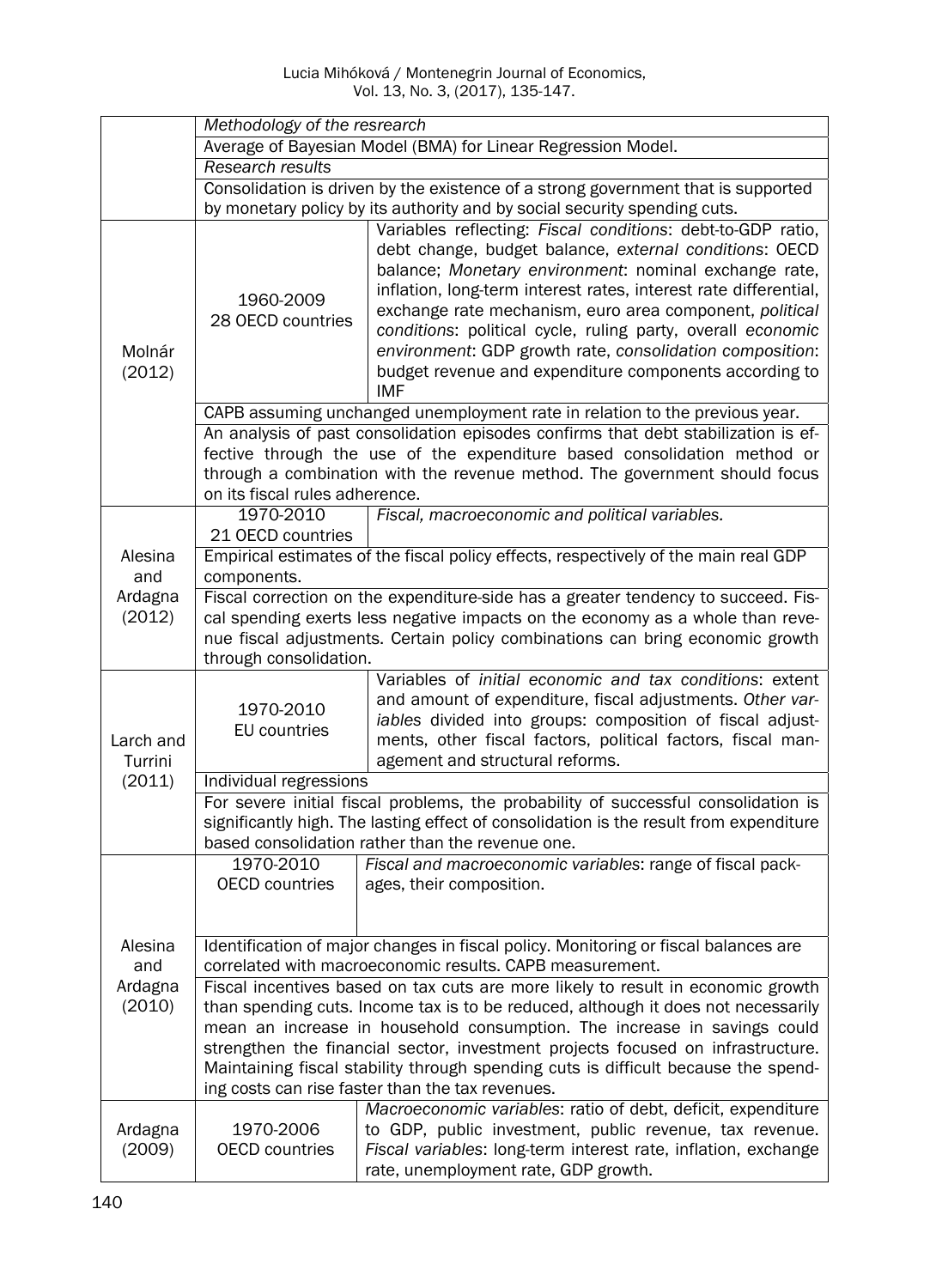| An equation describing the government's ability to address the fiscal imbalance      |
|--------------------------------------------------------------------------------------|
| problem in combination with economic growth equations.                               |
| The success of consolidation depends on the extent of fiscal consolidation, but      |
| not on its composition. The indicator of GDP growth is important, but its higher     |
| values do not mean a success of fiscal stabilization. Political orientation and gov- |
| ernment power are important factors. Ultimately, it is shown that successful fiscal  |
| consolidation is not the result of a monetary policy or exchange rate.               |

Source: Authors

The review of the researches has proven that the topic of consolidation determinants is the object of interest of past and current researches. The analysis pointed out that in the researches prevail OECD countries as a sample, wahat creates space for exploring the EU region. The review of the research has also pointed out that there are many differences in the form of time period, research methodology, measurement units, determinants and results. Among all of the analysed researches regarding the determinants a common variable of macroeconomic and fiscal variables was used.

### 2.3 Determinants of the fiscal consolidation start: theoretical aspects of the expected effects

The initial impulse for the consolidation start is determined by a number of factors that may have either a positive or a negative influence on the attribute itself. Based on the empirical research obtained and evaluated in the review, the determinants of the "start of fiscal consolidation" and their predicted impact were identified. In line with evaluated research, Larch and Turrini (2008), Arin, Müller and Reich (2013), Molnár (2012), Alesina and Ardagna (2010, 2012), Ardagna (2009) are the determinants of the fiscal consolidation start divided into four main groups: macroeconomic, fiscal, political and the other factors.

*(1) The first set of variables are macroeconomic determinants*  $(MACR_{k,i})$ *. As shown by a num*ber of studies (eg Molnár, 2012; Hernandez de Cos and Moral-Benito, 2012; Heylen, Hoebeeck and Buyse, 2012; etc.), fiscal consolidation is significantly affected by the country's initial macroeconomic conditions, that determine the consolidation start, the consolidation period, or the speed of the consolidation process. The macroeconomic factors include: real GDP growth (rGDP;%); output gap (gdpGAP;%); unemployment rate (Unempl;%); investment expenditures (Invest;% GDP); expenditures on personal consumption (S;mld.Eur), private savings, external trade (Openess;%), inflation (Infl;%), government debt interest payments (Dinterest;% GDP), short and long-term interest rates (STinterest, LTineterest;%), exchange rate and structural balance.

Positive pressure on the fiscal consolidation start, in the context of macroeconomic conditions, has a slowdown in real GDP growth, increase in output gap, rise of unemployment, increasing investment expenditures, decline in private spending, adverse balance of payments and openness of the economy, or rising inflation. Another factor behind the consolidation start may be the monetary conditions, such as high interest rate differentials before the consolidation episode can imply the start of a long consolidation. The labour cost and structural balance can have a positive effect.

*(2) The second set of variables represent the fiscal determinants (FISC<sub>kir</sub>). As shown by Molnár* (2012), Hernandez de Cos and Moral-Benito (2012), Guichard, Kennedy, Wurzel and André (2007), fiscal factors determine how is going the consolidation be introduced, as well as the composition of fiscal adjustments and the size of consolidation. Certain critical values of the factors in the fiscal variable group may be an incentive for the government to start a fiscal consolidation process. This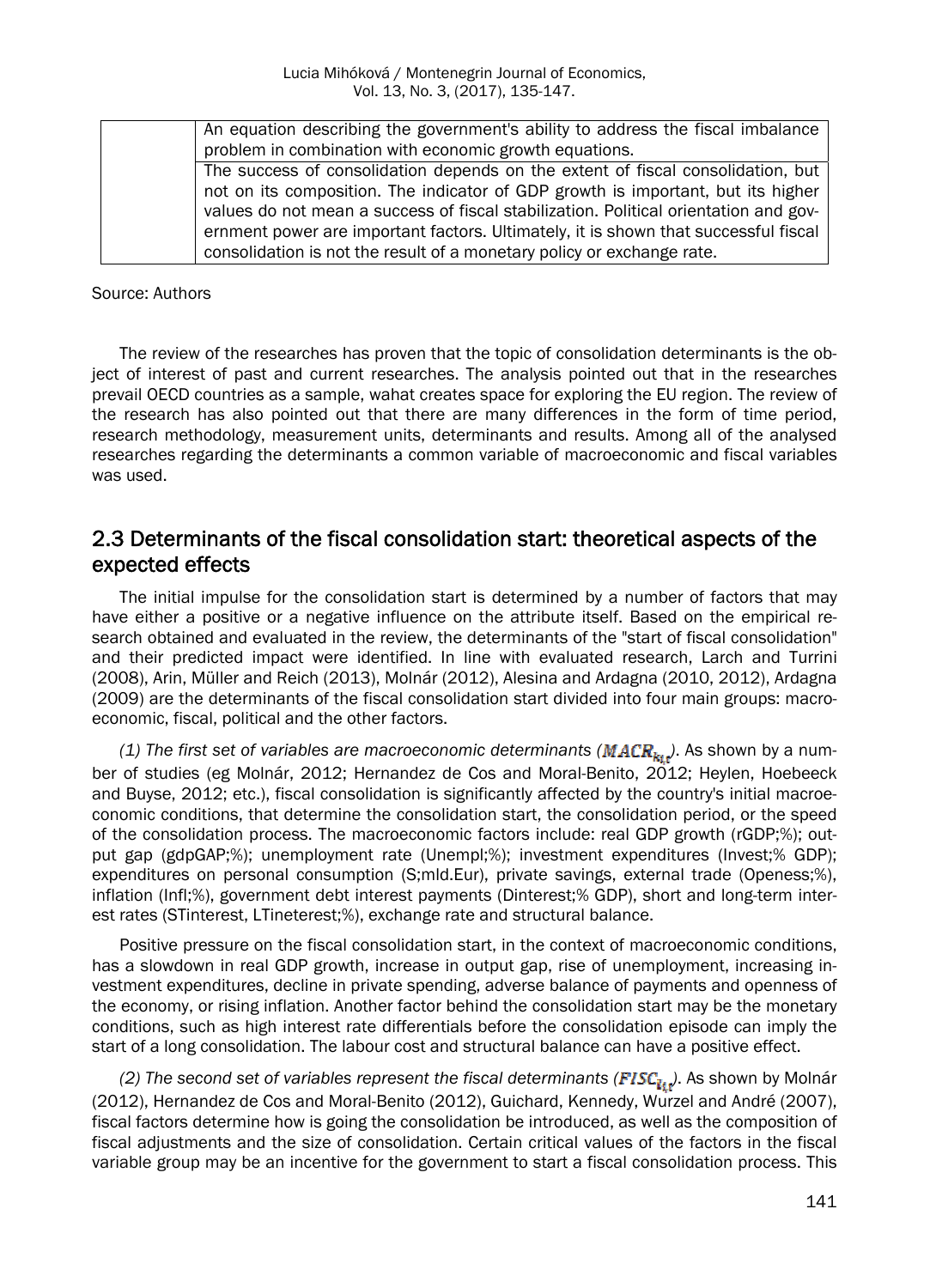usually includes public debt to GDP ratio (Debt;%GDP), deficit to GDP (Def;%GDP), cyclically adjusted balance (CAPB,%), share of expenditures on GDP (Exp;% of GDP), share of revenues on GDP (Rev;%GDP), individual types of expenditures and taxes.

Molnár (2012), the European Commission (2007) considers as a starting impulse of the fiscal consolidation high deficit, as well as a rising debt-to-GDP ratio. The initial monitoring of the budget deficits increases for the country's outlook on increasing indebtedness is very important when managing the country's fiscal policy. The declining tendency of the primary balance indicator, as well as the cyclically adjusted one contributes to the consolidation start. A positive effect on the consolidation start has also the indicator of income to GDP and the individual types of expenditures and taxes.

## *(3) The third group of fiscal consolidation factors are the political factors (* $POL_{\tilde{f}it}$ *). Authors such*

as Molnár (2012) or Ardagna (2009) deal with the political orientation of government power as important factors influencing the success of a fiscal consolidation. Among the political factors, factors such as: the electoral period (ElY, a dummy variable - the year when elections took place, value of 1, the year in which elections were held, value of 0), the government orientation, the political rules in the EU countries at different time periods, fiscal fiscal rules, or the Herfindahl index the index of the political parties concentration in the Parliament (HI).

Some pressure to consolidation implementation may also come from consolidation activities in neighboring countries. It is also important to recall domestic political conditions. Newly elected governments often tend to introduce new budget rules. Guichard et al. (2007) claims that the EU's political rules introduced in 1992-1997 and budget rules also affected the beginning of the consolidation. The negative impact on the beginning of fiscal consolidation is attributed to the exchange rate, but this indicator is many times losing weight at national level, as in most EU countries the evolution of the Eurozone's common currency, the euro, is monitored against other currencies. The negative effect is also identified for the share of expenditure on GDP, the determination of the right-wing or left-wing government in the country and the Herfindahl index of the political parties concentration in the parliament.

*(4)* Other factors  $(OTH_{pi_k})$  that do not belong to any of the above defined groups are included in the last set of factors. Their effect on the success of fiscal consolidation can be significant. Other factors usually include: Crisis (as a dummy variable - the year with a crisis active marked 1, year without it, 0), consolidation composition and consolidation duration.

#### 3. DETERMINANTS ANALYSIS OF FISCAL CONSOLIDATION START AND **DISCUSSION**

142 The analysis of statistically significant determinants of the "consolidation start" was done through panel regression in EU countries in the 1995-2016 time period. The basic equation expressing the influence of explanatory variables (determinants) on the "start of fiscal consolidation" attribute was defined in the form *(1)*. A model assumption H1 has been assumed: *A positive effect on the "start of fiscal consolidation" for the envisaged macroeconomic, fiscal, political and other determinants, with the exception of the variables: government expenditure in relation to GDP and the Herfindahl index, is expected*. The established assumption was verified in the econometric analysis through four types of models (OLS, OLS model with dummy variables for countries and years, FEM and REM models). The selection of the final appropriate regression model was based on statistical significance tests that were applied. Based on the tests described within the methodology, as an appropriate model was the PLM with the fixed effect on time selected. The significance of all exogenous variables was tested by comparing the probability p-value with the selected level of significance ( $\alpha$ =0.05). Resulting model was created using the step-wise elimination method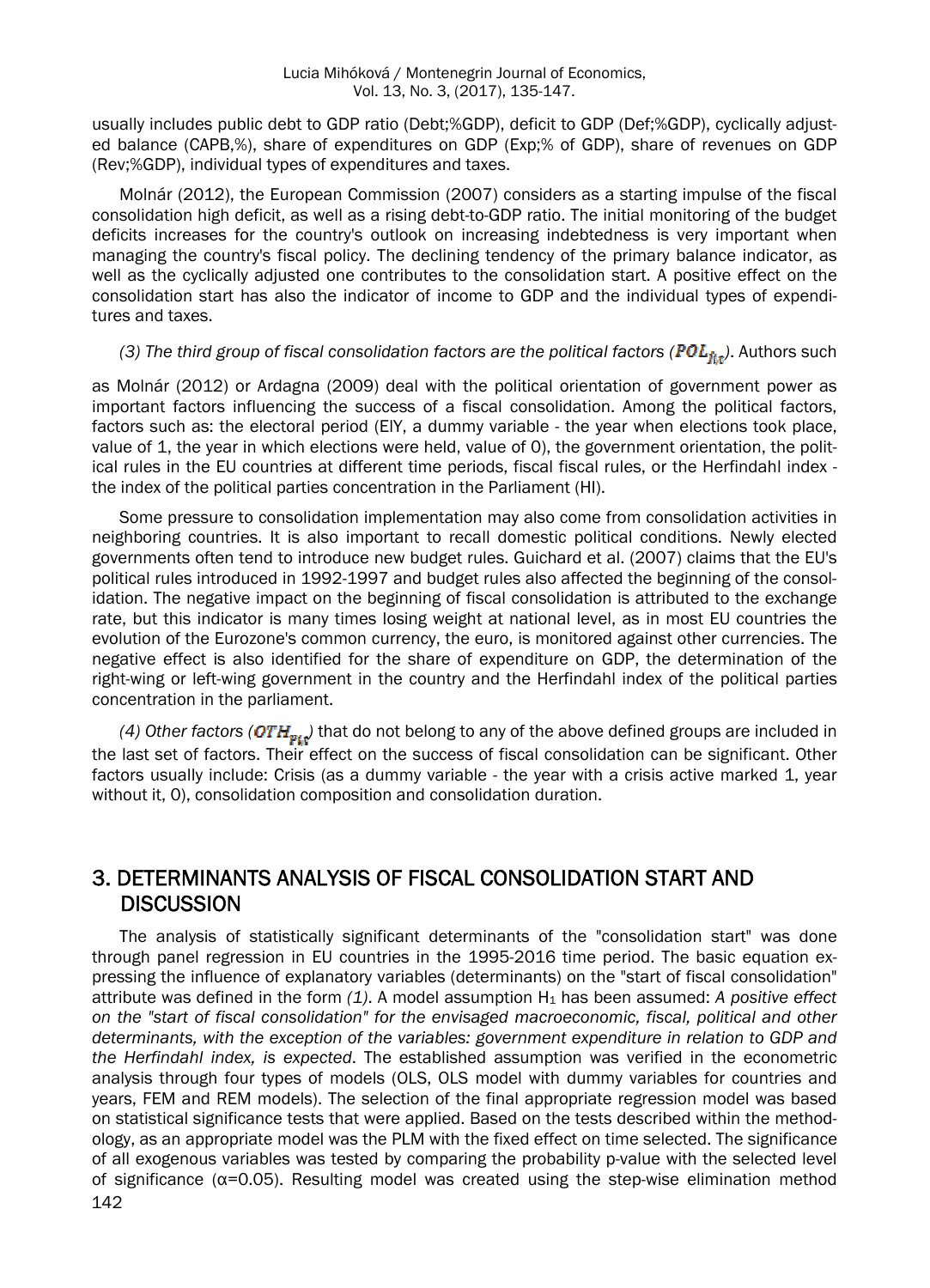#### Lucia Mihóková / Montenegrin Journal of Economics, Vol. 13, No. 3, (2017), 135-147.

where statistically insignificant variables were systemically removed from the model with a respect to the Adjusted R-squared value. The statistical significance of each model as a whole has been assessed based on the Adjusted R-squared value. The criterion was chosen with the intention to balance the econometric models with the same endogenous variable, while the models differ from each other by the number of variables included as well as by the size of the files of the observed data (i.e. the number of the observations). The results of the panel regression with the statistically significant variables within all examined groups, together with the corresponding estimates of the coefficients and statistical significance, are shown in Table 4.

|                                                               | $\overline{OLS}$        |                      | <b>FEM</b>         |                |                    |                    |
|---------------------------------------------------------------|-------------------------|----------------------|--------------------|----------------|--------------------|--------------------|
|                                                               | OLS model               | Dummy for<br>country | Dummy for<br>years | countries      | years              | <b>REM</b>         |
| Macroeconomic variables                                       |                         |                      |                    |                |                    |                    |
| <b>rHDP</b>                                                   | $-0.43033$              | $-0.66239$           | $-0.61140$         | $-0.61140$     | $-0.66239$         | $-0.54232$         |
|                                                               | (0.09480).              | $(0.01396)*$         | $(0.03284)^*$      | $(0.03284)^*$  | $(0.0139)*$        | $(0.0387)^*$       |
| hdpGAP                                                        | $-0.01281$              | $-0.00870$           | $-0.00949$         | $-0.00949$     | $-0.00870$         | $-0.01292$         |
|                                                               | $(0.00242)$ **          | $(0.0792)$ .         | $(0.0555)$ .       | (0.05552).     | $(0.0792)$ .       | $(0.0027)$ **      |
| Unemp                                                         |                         | 0.02245              | 0.00534            | 0.00533        | 0.02245            |                    |
|                                                               |                         | $(0.00130)**$        | (0.2294).          | (0.22945).     | $(0.0012)$ **      |                    |
| Openess                                                       |                         | $-0.01305$           |                    |                | $-0.01305$         |                    |
|                                                               |                         | $(0.00326)$ **       |                    |                | $(0.0032)$ **      |                    |
| Infl                                                          | 0.002997                | 0.00357              | 0.00415            | 0.00415        | 0.00357            | 0.00382            |
|                                                               | $(0.01382)^*$           | $(0.01871)^*$        | $(0.0264)*$        | $(0.02640)*$   | $(0.0187)^*$       | $(0.0019)**$       |
| <b>STinterest</b>                                             |                         | $-0.00847$           |                    |                | $-0.00847$         |                    |
|                                                               |                         | (0.06499).           |                    |                | (0.0649).          |                    |
|                                                               | <b>Fiscal variables</b> |                      |                    |                |                    |                    |
| <b>CAPB</b>                                                   | 0.045183                | 0.07185              | 0.03619            | 0.03619        | 0.07185            | 0.04149            |
|                                                               | $(5.19e -$              | $(9.93e -$           | $(0.0004)$ ***     | $(0.0004)$ *** | $(9.933e -$        | $(2.689e -$        |
|                                                               | $0$ <sup>***</sup>      | $0$ <sup>***</sup>   |                    |                | $0$ <sup>***</sup> | $0$ <sup>***</sup> |
| Exp                                                           | 0.02596                 | 0.04172              | 0.01702            | 0.01702        | 0.04172            | 0.02397            |
|                                                               | $(0.00360)**$           | $(0.00397)$ **       | (0.0796).          | (0.07966).     | $(0.00397)$ **     | $(0.0075)$ **      |
| Rev                                                           | $-0.03477$              | $-0.037285$          | $-0.02576$         | $-0.02576$     | $-0.03728$         | $-0.03308$         |
|                                                               | $(0.0003)$ ***          | $(0.02968)*$         | $(0.0123)*$        | $(0.01236)^*$  | $(0.02967)^*$      | $(0.0005)$ ***     |
| Political variables                                           |                         |                      |                    |                |                    |                    |
| EiY                                                           |                         |                      | $-0.05852$         | $-0.05852$     |                    |                    |
|                                                               |                         |                      | (0.097920).        | $(0.09791)$ .  |                    |                    |
| Other variables                                               |                         |                      |                    |                |                    |                    |
| Crisis                                                        | 0.07305                 | 0.07280              |                    |                | 0.07280            |                    |
|                                                               | $(0.0967)$ .            | (0.10146).           |                    |                | (0.10145).         |                    |
| Signif. codes: 0 '***' 0.001 '**' 0.01 '*' 0.05 '.' 0.1 ' ' 1 |                         |                      |                    |                |                    |                    |

Table 4. Statistically significant determinants of "start" of fiscal consolidation

Source: Authors' calculations according to output from the R program

Based on the described within the methodology, an appropriate model was the PLM with the fixed effects for years. Among the statistically significant *macroeconomic variables* ( $MACR_{ki}$ ), for

the start of fiscal consolidation include: real GDP growth rate, GDP output gap, unemployment rate, openness of the economy, inflation and short-term interest rate. The quantitative effect of output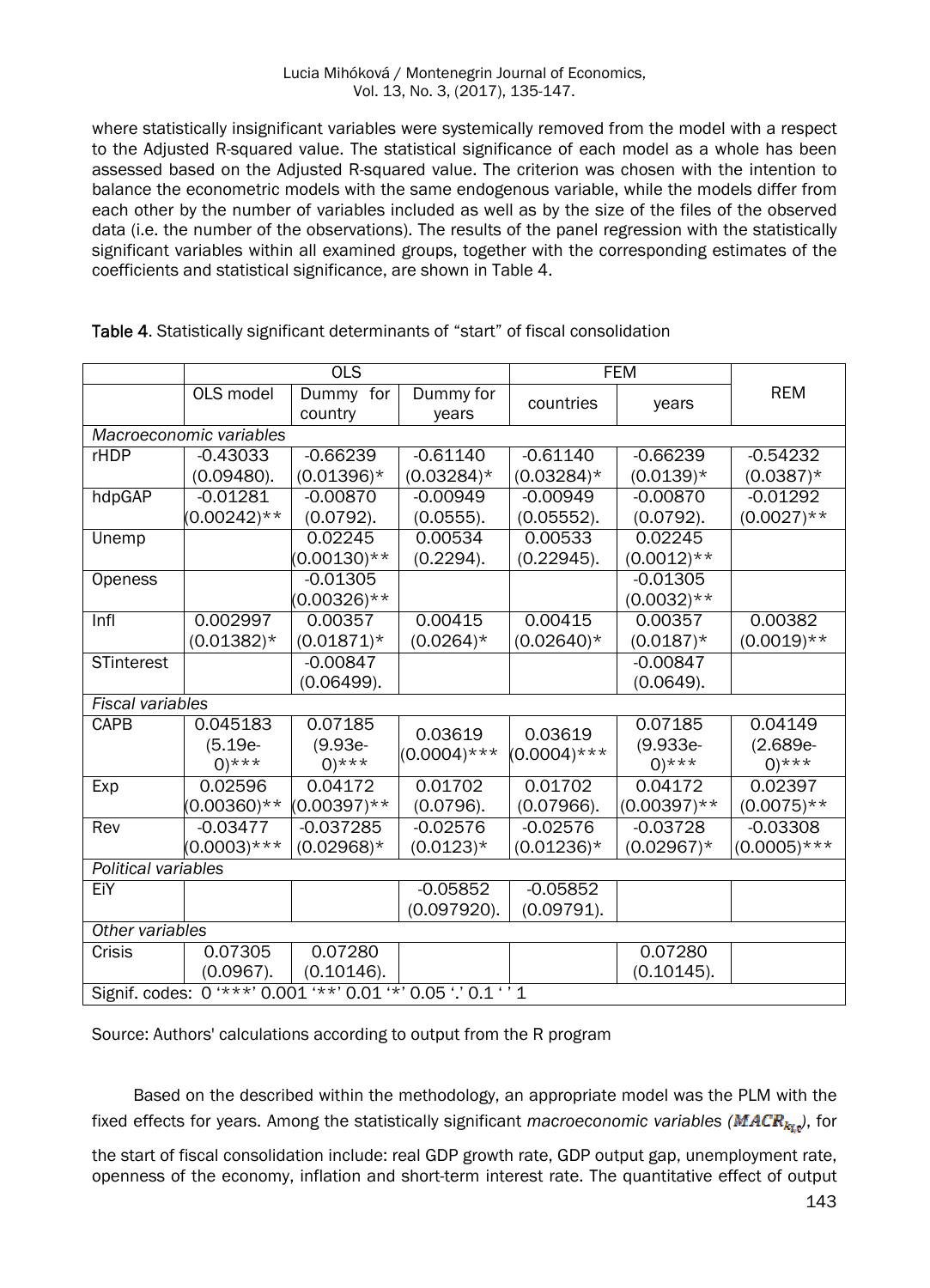gap, inflation and short-term interest rate is negligible, despite their statistical significance. The GDP growth rate, in line with research results, has a negative effect on the start of the consolidation process. Based on the result, a positive growth of the economy under the ceteris paribus condition contributes to a decline in the deficit and debt in the country, which leads to a reduction in efforts to implement the consolidation. The research results are consistent with the research such as Auerbach and Gorodnichenko (2012) who state that during economic expansion is the probability of the start of consolidation lower, while within the consolidation economy tends to stay in the consolidation episode.

As a positive factor, that increases the probability of starting consolidation in the country, is the level of unemployment. According to Larch and Turrini (2008) and Mulas-Granados (2003), the effect of the unemployment rate on the budget is very strong and therefore is the certain level of unemployment the impulse for consolidation. The openness of the economy negatively affects the beginning of the consolidation attribute. The resulting effect is inconsistent with a number of theoretical assumptions of researches (Alesina and Ardagna, 1998; Agnello, Castro and Sousa, 2012, etc.) that state a positive effect. According to the interconnection between EU countries, in particular in recent years by the emergence of monetary union and by relatively free international trade conditions, and the guides of national policies on EU sides, many difficulties can arise when countries perform individual consolidations at national level.

From the set of fiscal variables  $(FISC_{i_{\xi}t})$  statistical significance has only been demonstrated

in the case of the primary balance and the ratio of both expenditures and revenues in relation to GDP. CAPB primary indicator was the variable significant within all implemented models. The results are consistent with a number of foreign surveys where the significance p value was almost zero. As reported by Lodge and Rodriguez-Vives (2013), Guichard et al. (2007) or the European Commission (2007), the CAPB indicator has a positive impact on consolidation, which means that, as Molnár points out (2012), deficit is becoming a major driver of country's need to consolidate. As the regression results showed, a 1pp expenditure on GDP increases the probability of start of consolidation by 4.17%. On the other hand, the increase of 1 pp in revenues on GDP decreses the start of consolidation by 3.72%. The above stated indicators express from the theoretical point of view the composition of consolidation. From the composition of consolidation point of view can be stated that the consolidations put a greater weight on cuts in social spending, and so tend to an increase in the chances of success. Consolidations based on government spending corrections are more successful than consolidation based on the increase of budget revenues. This is in line with the empirical researches (e.g. European Commission, 2007; Alesina and Ardagna, 2010 or Kumar et al., 2007) which state that revenue-based consolidation has a lower likelihood to be successful as the expenditure ones.

In the PLM model with fixed effects for years, the two examined policy variables  $(POL_{1:t})$  (elec-

tion, Herfindahl index) were excluded due to their low significance during testing. The Herfindahl Index, although its interpretation is still rare among authors, offers a picture of the concentration of political parties in parliament during the election period. The test result is inconsistent with the Lassen theory (2010), which indicates a negative impact on the start of the consolidation.

The presence of the crisis, as the only variable examined within the group of other determinants ( $\text{OTH}_{\text{min}}$ ), showed its significant impact on the consolidation start. The emergence of the crisis creates pressure on fiscal reforms creation and the recovery of public finances and the economy as a whole. This pressure is reflected as a positive effect on the fiscal consolidation start and its success (Barrios et al., 2010). From the fiscal consolidation start effects point of view, the original assumption of H1 about a positive effect can be except the determinant expenditure to GDP (Guichard et al., 2007; Gnangnon, 2011) and the Herfindahl index (Lassen, 2010) rejected.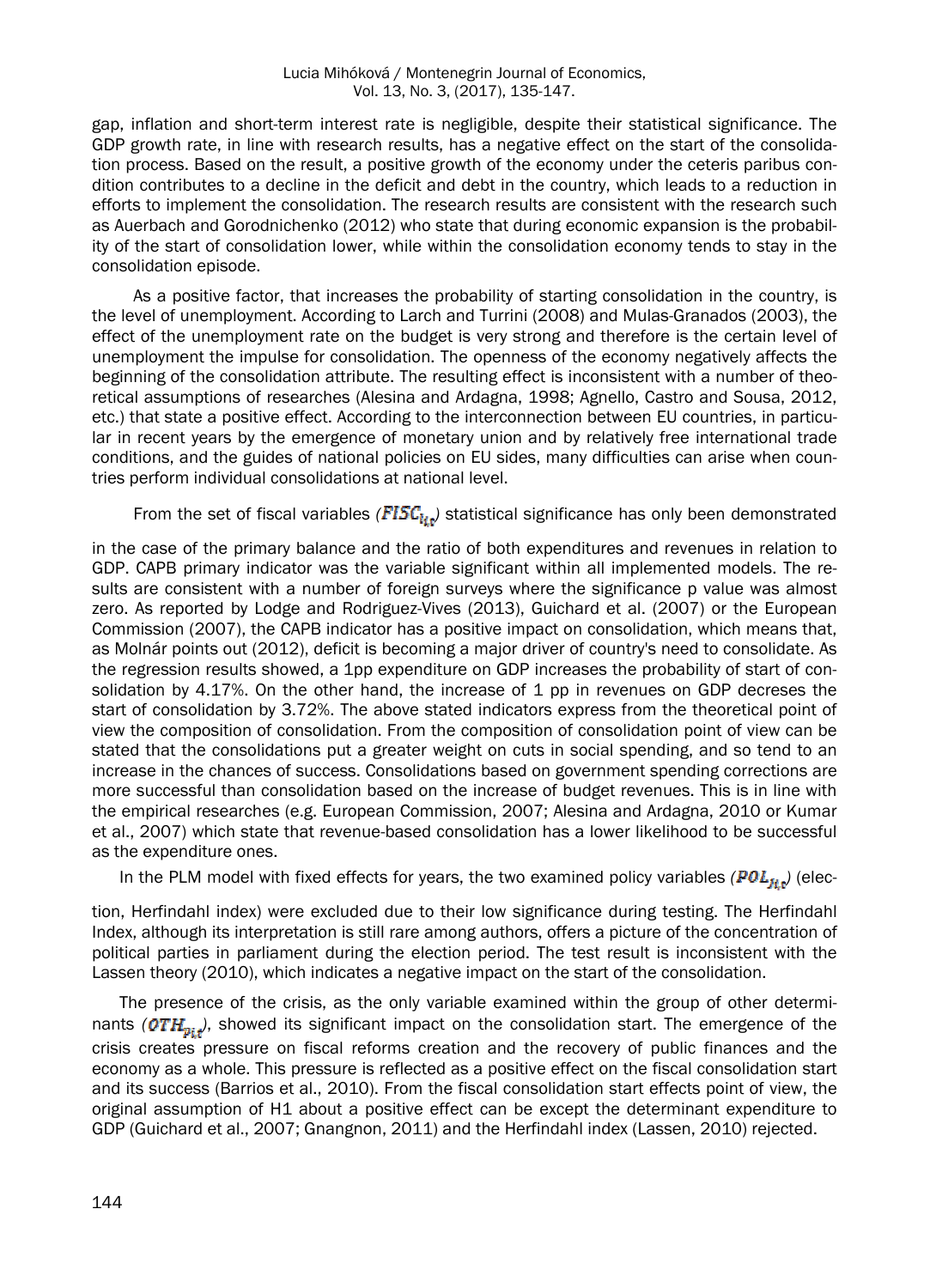#### **CONCLUSION**

The initial impulse for fiscal consolidation is conditioned by a number of determinants that may have either a positive or a negative impact on the attribute itself and so ultimately affect success of the consolidation process. The main objective of the paper was, based on theoretical knowledge and empirical research on the consolidation start and its determinants, to empirically evaluate the impact of selected determinants on the start of consolidation in the EU member states in the time period of 1995-2015 using the methods of quantitative economics.

The theoretical implication of the realised research can be considered as fullfiled as this research provided a synthesis of knowledge and empirical evidence about the "start of fiscal consolidation" attributes and clarifying the effects of macroeconomic, fiscal, political and other determinants on the start of the consolidation episodes based on performed systemic review of research in line with the EBHC methodology. As the theoretical part of the research has proven, the problem of consolidation process determinants is the object of interest of many past, current researches and a space for further analysis exists.

The purpose of the empirical part of the research was using the panel regression analysis (OLS, FEM and REM models) to analyse the statistically significant macroeconomic, fiscal, political and other determinants of "start of fiscal consolidation" and to quantify the polarity of their impact on the fiscal consolidation start in the pre-identified "start" episodes. Analysis also verified the assumption that the "start" of consolidation process is positively influenced by the macroeconomic, fiscal, political and other determinants, except the expenditure to GDP and Herfindahl index variables. Results of performed econometric analysis have shown that that the start of consolidation is significantly determined by initial macroeconomic and fiscal situation in the country which is significantly captured by the size of CAPB, budget expenditure and revenue side the size of HDP growth. Also political and other determinants (such as crisis) can also influence the start of consolidation episodes. Based on the performed econometric analysis can be stated that the final models and findings on the relationship between the "start" of fiscal consolidation and selected determinants are relevant and it can be assumed that the resulting (unexplained) variability of the investigated variables can be explained by random component. In addition, it needs to be noted that the final results of the individual analyses might be affected by several process-related factors such as problems with the biased variables.

The issue of start of consolidation process and its determinants represent an important issue because the first question of interest when exploring the conditions of fiscal consolidations is what triggers them. For a successful fiscal consolidation, that is present in the EU countries from the 80s´, it is essential to identify significant determinants of individual attributes of fiscal consolidation and so include them in the consolidation process. Therefore, the future analysis should concentrate on other attributes (length, duration and intensity of consolidation) and its determinants with consideration and modification of limitations of presented research.

### ACKNOWLEDGEMENT

This paper was processed as an output of a research *project Approaches for fiscal imbalance*  solution in terms of the EU and in the context of the systemic crisis registered by the Scientific Grant Agency of Ministry of Education, Science, Research and Sport of the Slovak Republic and the Slovak Academy of Sciences under the registration number *VEGA 1/0967/15*.

#### **REFERENCES**

Afonso, A. (2010), "Expansionary fiscal consolidations in Europe: new evidence", *Applied Economics Letters*, Vol. 17, Issue 2, pp. 105-109.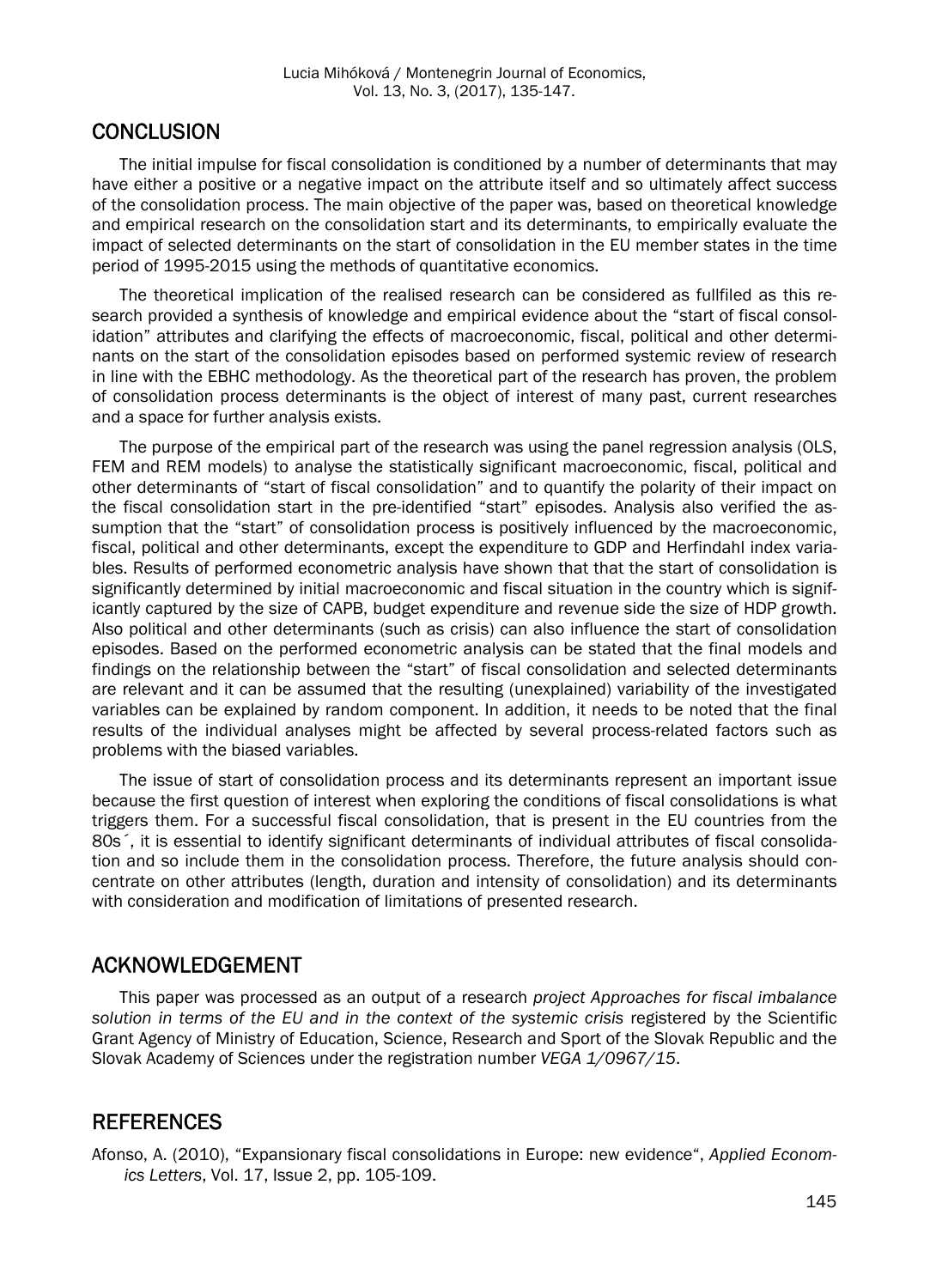- Afonso, A., Jales, J.T. (2016), "Fiscal Episodes and Market Power", *Open Economies Review*, pp. 1- 18. Article in press.
- Agnello, L., Castro, V., Sousa, R.M. (2013), "What determines the duration of a fiscal consolidation program?", *Journal of International Money and Finance*, Vol. 37, pp. 113-134.
- Alesina, A., Ardagna, S. (1998), "Tales of Fiscal Adjustment", *Economic Policy*, Vol. 13, Issue 27, pp. 489-585.
- Alesina, A., Ardagna, S. (2010), "Large changes in fiscal policy: taxes versus spending", *Tax Policy and the Economy*, Vol. 24, pp. 35-68.
- Alesina, A. and Ardagna, S. (2013), "The design of fiscal adjustments" in J. R. Brown (Ed.), *Tax Policy and the Economy*, Vol. 27, pp. 20-67, Chicago: University of Chicago Press. http://dx.doi.org/10.3386/w18423.
- Ameco database, Macro-economic database AMECO, European Commission's Directorate General for Economic and Financial Affairs, [Online database]. [cit. 2017-02-01]. Available from: http://ec.europa.eu/economy\_finance/ameco/user/serie/SelectSerie.cfm.
- Ardagna, S. (2009), *Determinants and Consequences of Fiscal Consolidations in OECD Countries*, European Commission: European Economy 2009, European Commission, Brussels.
- Arin, P., Müller, M., Reich, O. (2013), *On the Determinants of Fiscal Consolidation Success: A Bayesian Astrroach*, Work in progress.
- Auerbach, A., Gorodnichenko, Y. (2012), "Measuring the Output Responses to Fiscal Policy", *American Economic Journal: Economic Policy*, Vol. 4, Issue 2, pp. 1-27.
- Barrios, S., Langedijk, S., Pench, L. (2010), "EU fiscal consolidation after the financial crisis. Lessons from past experiences", *European Economy Economic Papers*, 418, Belgium, Directorate-General for Economic and Financial Affairs.et al., pp. 1-47.
- Bröthaler, J., and Getzner, M. (2015), "The Tax-Spend Debate and Budgetary Policy in Austria", *International Advances in Economic Research*, Vol. 21, Issue 3, pp. 299-315. http://dx.doi.org/10.1007/s11294-015-9532-1.
- Lassen, D.D. (2010), "Fiscal Consolidations in Advanced Industrialized Democracies: Economics, Politics, and Governance". Rastrort till Finanspolitiska rådet 2010/4. pp. 1-44.
- ECB Statistics. European Central Bank, Eurosystem. © 2017. [Online database]. [cit. 2017-04-02]. Available from: https://www.ecb.europa.eu/stats/html/index.en.html.
- European Commission. (2000), "Public finances in EMU 2000", *European Economy*, No. 3, Directorate-General for Economic and Financial Affairs, Belgium.
- European Commission (2007), "Public finances in EMU 2007", *European Economy*, No.3, Directorate-General for Economic and Financial Affairs, Belgium.
- Eurostat. Statistics (2017), [Online database]. [cit. 2017-10-10]. Available from: http://ec.europa.eu/eurostat/data/database.
- Gnangnon, S. K. (2011), "The consequences of Fiscal Episodes in OECD Countries for Aid Sustrly", CERDI, *Etudes et Documents*, E 2011.22.
- Guichard, S., Kennedy, M., Wurzel, E., André, C. (2007), "What promotes fiscal consolidation: OECD country experiences", *OECD Working Papers*, Vol. 7, Issue 5, pp. 223-245.
- Hernandez de Cos, P., Moral-Benito, E. (2012), "What drives a successful Fiscal Consolidation?", *Applied Economic Letters*, Vol. 20, No. 8, pp. 748-753. http://dx.doi.org/10.1080/ 13504851.2012.741672.
- Heylen, F., Hoebeeck, A., Buyse, T. (2012), "Fiscal consolidation, institutions and institutional reform: a multivariate analysis of public debt dynamic",*Working Paper*,D/2011/7012/68, Universiteit Gent,.
- Klugar, M. (2015), *Systematická review ve zdravotnictví*, Univerzita Palackého v Olomouci, Olomouc,.
- Kumar, M.S., Leigh, D., Plekhanov, A. (2007), "Fiscal adjustments: Determinants and macroeconomic consequences", *IMF Working Paper*, No. 07/178. pp. 1-38.
- Larch, M., Turrini, A. (2008), "Received wisdom and beyond: Lessons from fiscal consolidation in the EU", *European Economy Economic Papers*, 320, Directorate-General for Economic and Financial Affairs. et al., Belgium, pp. 3-31.